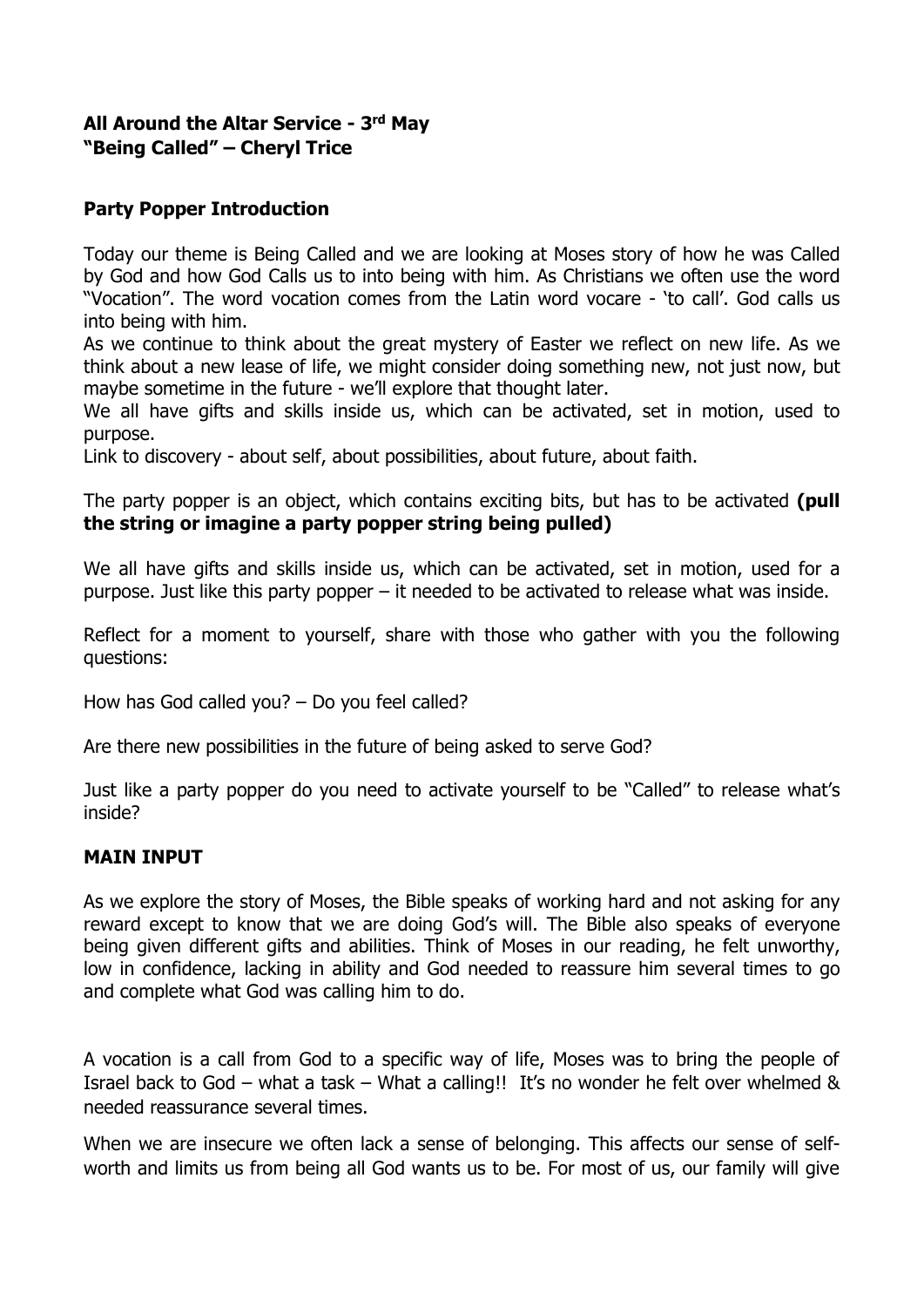us that first sense of belonging, friends and church family do this as well. It is important to have a sense of belonging. We need to fit in, to be a part of a group where love is shared.

Each person is a gift from God & we need to establish an awareness of the fact that God calls each of us to serve Him and others and that He calls us to a specific vocation – even if we don't feel worthy of that calling, we need to have a real desire, the right motivation and fitness & fullness for life; God has given to every person gifts and talents to build up His Church and to make this world a better place. And he wants us to share our gifts and talents with others. We are called to be his hands, his feet, his voice into this community motivated by him not ourselves. That's what's at the heart of true discipleship, and that's a call for all of us, for all of our lives.

And.. What about those who don't seek the limelight and have a real servant spirit? Teachers, clergy, Drs, nurses, school caretakers, Lollipop ladies and men. Who do you know is like this? – Share  $\left(\frac{R}{or}\right)$  think of examples of people who you know who have been Called who are an inspiration.

Paul urged the Christians in Ephesus "to lead a life worthy of the calling to which you have been called, with all lowliness and meekness, with patience, bearing with one another in love, making every effort to maintain the unity of the Spirit in the bond of peace." (Eph 4:1-3) This is our primary and on-going call: to become active and faithful members of the body of Christ.

An Inspirational Story

Nick Vujicic is an Australian who now lives in America

Nick was born without limbs for no medical reason, Nick also knew from an early age that he was different. His mother refused to see him or hold him when the nurse held him in front of her, but she and her husband eventually accepted the condition and understood it as if God had a plan for their son.

Throughout his childhood he was bullied for his tetra-amelia syndrome - but became a Christian and his faith got him through.

Nick believes it was God's plan for him to endure the bullying so that he could now inspire others.

But it wasn't until much later, after overcoming ignorance and discrimination to build what he calls a "ridiculously good" life, that he realized his mission: to use his "disability" to start conversations that change lives.

He has also never let his condition slow him down and now is married with 4 children and has spoken over **3,000 times** in more than **57 countries** on topics as varied as bullying, inspiring positive change, persistence and determination, and his own life story. No matter where he goes, he communicates one core message—that no matter your circumstance, you can overcome - He tells his message of Christian hope and love!